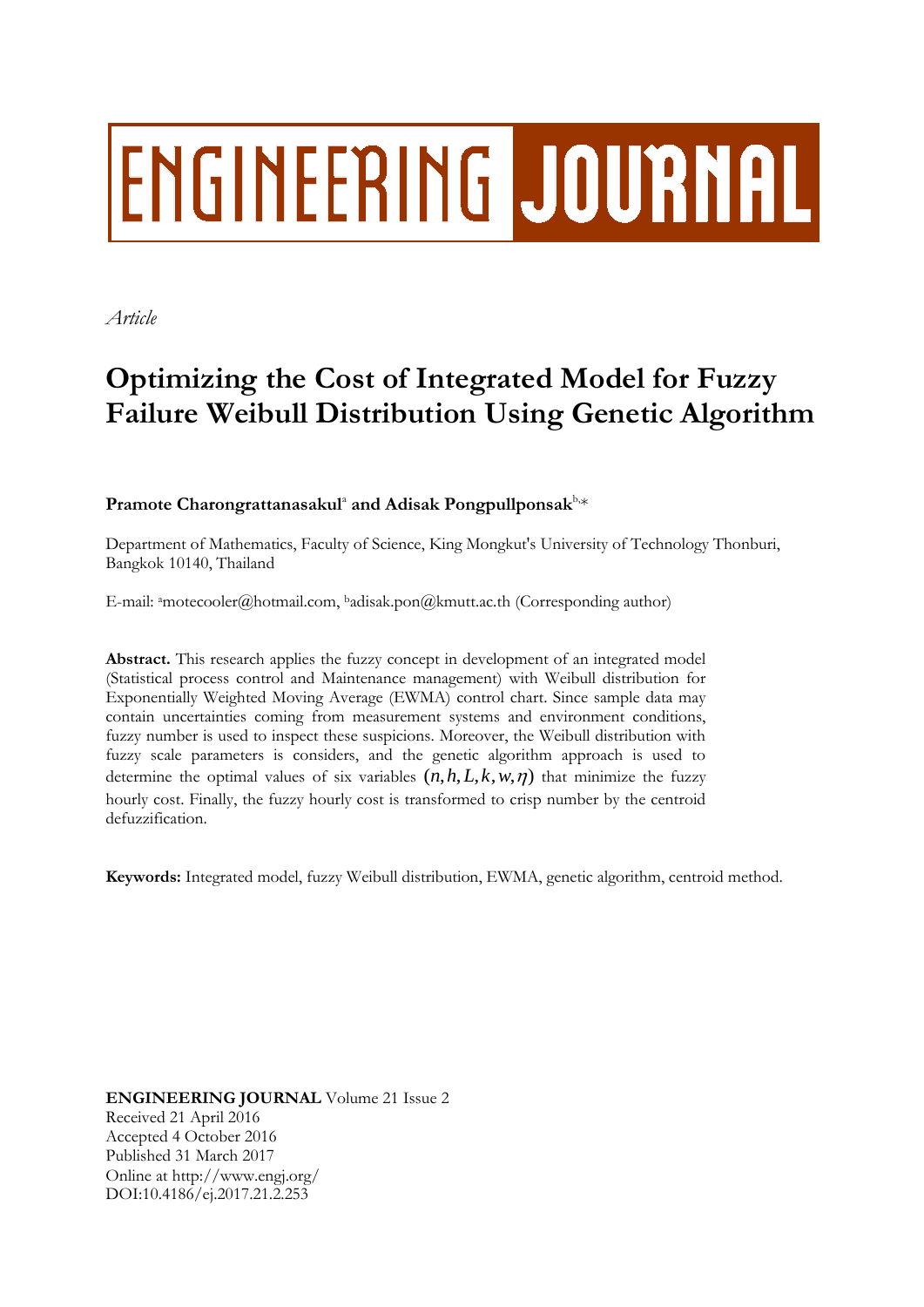#### **1. Introduction**

Control charts, also known as a tool of Statistical Process Control (SPC), are widely used to identify the state of a production process when alteration of product quality attribute occurs. The mean of the ''control'' herein is defined as monitoring of the quality attribute, which lines under specified or control limits such as weight, length, height, etc., in order to ensure the product quality and process stability. For example, the process will be in an "out-of-control" or failure state, if the product attribute falls out of the control limits. Consequently, it is necessary to check and solve the cause of failure. Generally, two methodologies; economic design and economic-statistical design, are used in designing control charts. The economic design was proposed in 1952 by Girshick and Rubin [1]. Few years later, Duncan [2] used this method in developing the first economic design model for an  $\overline{X}$  control chart. Establishment of a control chart by this model considers only costs but not statistical properties. In 1986, Lorenzen and Vance [3] proposed a unified approach used for determining the economic design of control charts. This method has a good point on its application with ignorance of the statistic used since only average run-length of the statistics should be calculated if the process state is assumed to be in-control and will be out-of-control when some specified manners happen.

After that, several researchers have further developed various models applying for control charts on the basis of both methods. Alexander et al. [4] considered both Duncan's cost model and Taguchi Loss function in establishment of a loss model used for calculation of three parameters. Rahim and Banerjee [5] applied the optimal design parameters on a  $\overline{X}$  control chart and preventive maintenance (PM) time in a production system with an increasing failure rate. In 2000, a preliminary study on integration between maintenance and statistical process control was reported by Cassady et al. [6]. In the study, they considered a  $\overline{X}$  control chart in conjunction with an age-replacement preventive maintenance (PM) policy, and proposed a coordinated strategy when the shift of the process to out-of-control state due to failure of the equipment occurs. Another research is a study on the relationship between quality and maintenance to improve productivity of manufacturing processes by Yeung et al. [7]. Ben-Daya and Rahim [8] established an integrated model from  $\overline{X}$  control chart and preventive maintenance where the in-control time follows a probability distribution with increased hazard rate. Panagiotidou and Nenes [9] developed an integrated

model from both quality and maintenance procedures using a Shewhart control chart. Wu and Makis [10] considered the economic and economic-statistical designs in developing Chi-square and Bayesian control charts, respectively, which are suitable for condition- based maintenance applications. However, most previous research papers focused on single unit systems. Serel and Moskowitz [11] demonstrated that if changes of both process mean and variance due to assignable causes occur, it is important to simultaneously use mean and dispersion charts to identify the changes rapidly. Besides, they developed joint economic design of EWMA charts for process mean and dispersion.

The first three-scenario integrated model of control chart was introduced by Linderman, McKone-Sweet, and Anderson [12]. This generalized analytic model was employed to estimate the optimal policy for coordinating Statistical Process Control and Planned Maintenance in minimizing the total expected cost. The Linderman model has been further adapted from three to four policies by Wen-Hui Zhou and Gui-Long Zhu [13] and these models were used in determination of the optimal policy for minimization of the total expected cost with coordination of Statistical Process Control and Planned Maintenance. Recently, an integrated model between Statistical Process Control and Planned Maintenance of the EWMA control chart has been conducted by Charongrattanasakul and Pongpullponsak [14]. The integrated model was modified from the Zhou and Zhu model, from four to six policies, under determination of the optimal policy for minimization of the total expected cost with coordination of Statistical Process Control and Planned Maintenance.

Another sample of integrated model is the Economic Statistical Design (ESD) of joint  $\overline{X} - S$  control charts with a cost model by Caballero Morales [15]. The model was developed from integration of PM with general failure distribution. From the report, statistically significant reductions in costs are observed when PM is performed on processes with high failure rates and reduced sampling frequency of units for testing under SPC. Yin et al. [16] introduced delayed monitoring policy to postpone the sampling process till a scheduled time. The model was shown to contribute to ten-scenarios of the production process, in which equipment failure may appear beside quality shift. The corrective maintenance and the predictive maintenance will be on when the equipment failure and the control chart alert, respectively. Moreover, the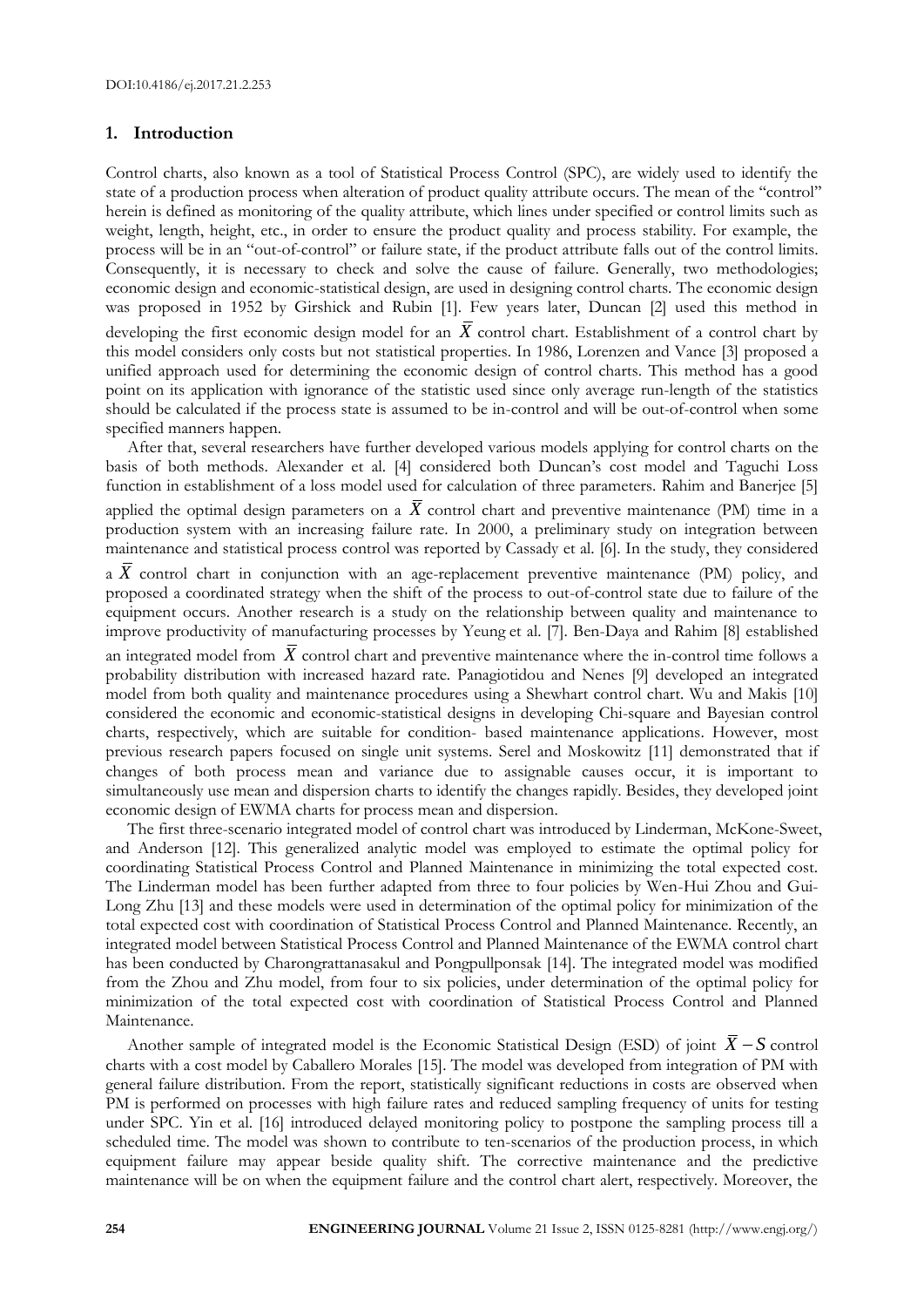occurrence probability, cycle time, and cycle cost of each scenario are obtained by integral calculation; accordingly, a mathematical model can be derived using genetic algorithm approach in order to minimize the expected cost.

Perhaps, the history of fuzzy logic originated in the early 20th century, when Russell [17] stated the first point that "All traditional logic habitually assumes that precise symbols are being employed. It is, therefore, not applicable to this terrestrial life but only to an imagined celestial existence". After that Zadeh [18], the founder of the fuzzy theory, wrote a statement that "As the complexity of a system increases, our ability to make precise and yet significant statements about its behavior diminishes until a threshold is reached beyond which precision and significance (or relevance) become almost mutually exclusive characteristics". For many years, both probability theory and statistics have been served as the predominant theories and tools in modeling uncertainties of reality (Lodwick, [19] and Zadeh, [20]).

Initially, the fuzzy set concept was described in several classical inventory models. Based on fuzzy inventory cost, Park [21] developed economic order quantity model. Chang [22] performed a study on how to get the economic production quantity when the quantity of demand is uncertain. Chen and Hsieh [23] developed a fuzzy economic production model using fuzzy numbers for all parameters and variables in solving inventory problem. Moreover, there were also other researches about fuzzy production model by Hsieh [24], Lee et al. [25], and Lin et al. [26].

The fuzzy concept has been further considered in various reliability models. Karpisek et al. [27] introduced two fuzzy reliability models with Weibull distribution. Jamkhaneh [28] established reliability function based on fuzzy exponential lifetime distribution. Besides, Jamkhaneh [29] determined reliability estimation under fuzzy environments. Rezvani [30] proposed a general approach for construction of reliability characteristics and its α-cut set for fuzzy parameters where the parameters of the system can be estimated using a trapezoidal fuzzy number. In 2014, Jamkhaneh [31] investigated reliability characteristics under fuzzy environments, in which fuzzy Weibull distribution and lifetimes of components were selected to determine the process distribution. Also, he demonstrated formulas of a fuzzy reliability function, fuzzy hazard function and their α- cut sets as well as fuzzy functions of series systems and parallel systems. Finally, calculation of fuzzy reliability characteristics and their α-cut sets for some numerical examples were shown. Sorooshian [32] analyzed current methods that have been described for statistical process control for disadvantages and advantages. Subsequently, both disadvantages and advantages, and categorized observations of these methods were then taken into account in development of a novel method for monitoring of process. In the study, an approach was developed on the basis of fuzzy set theory to overcome uncertainty and vagueness, and to monitor attribute quality characteristics. The approach was also compared with related approaches to observe for difference in performance.

The aim of this research is to develop Fuzzy Weibull Distribution for integrated economic model using genetic algorithm. The developed model will then be employed for determining values of six test variables of a chart including sampling interval  $(h)$ , sample size  $(n)$ , number of samples taken before Planned Maintenance (k), width of control limit in units of standard deviation (L), width of warning control limit in units of standard deviation  $(w)$  and number of subintervals between two consecutive sampling times  $(\eta)$ . By using genetic algorithm, these variables (six test variables) are subsequently optimized, thereby expectedly minimizing the fuzzy total cost per hour  $(E[H])$  . Finally, the centroid method will be used to find the answer of mean total hourly cost.

#### **2. Materials and Methods**

Initially, integrating model for Fuzzy Weibull Distribution economic model by EWMA Control Chart are carried out. As shown in Fig. 1, the framework of model integration illustrates six different scenarios, in which each scenario is further elaborated as following.

- In Scenario 1, the process starts at an "in-control" state and inspections begin after h hours of monitoring to check whether the process has shifted from an "in-control" to an "out-of-control" state. When the process needs maintenance before the scheduled time, an alert signal will appear in the control chart. But if the signal is false, the process will still be in-control. However, detection of false signal consumes time and cost, Compensatory Maintenance will be carried out.
- In Scenario 2, there is also an alarm signal. But while the signal is valid and the process shifts to an "out-of-control" state, Reactive Maintenance will be performed.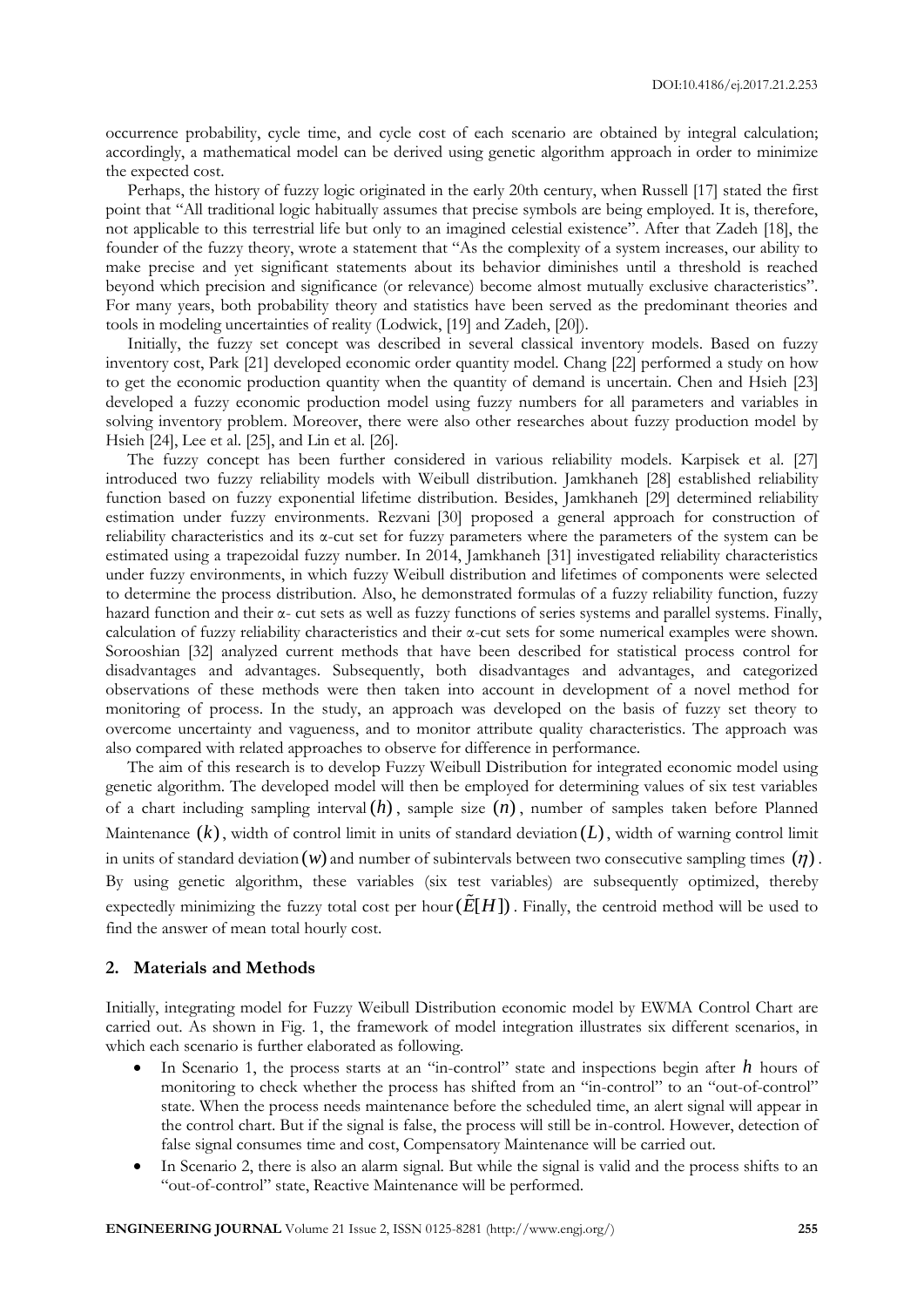- In Scenario 3, the process starts at an "in-control" state and inspections begin after h hours of monitoring to check whether the process has shifted from an "in-control" to a "warning limit" state. There will be an alert signal in the control chart when maintenance should be performed before the scheduled time.
- In Scenarios 4 and 5, there is no signal in the control chart before the scheduled time so at the  $(k+1)$ <sup>th</sup> sampling interval, appropriate maintenance is arranged. In Scenario 3, the process will always be "in-control" and Planned Maintenance is performed. However, if the process shifts to an "out-of-control" state in Scenario 4, Reactive Maintenance will be active. This is because the "outof-control" condition occurs before the scheduled time, and additional time and expense will be incurred to identify and solve the equipment problem.
- In Scenario 6, the process starts at an "in-control" state and no signal occurs in the control chart before the scheduled time. Subsequently, at the  $(k + 1)$ <sup>th</sup> sampling interval, appropriate maintenance should be arranged. Moreover, in Scenario 6, the process is always "in-control" so Planned Maintenance will be performed.



Fig. 1. Integrated model scenarios.

# **2.1. Nomenclature**

Cycle Time  $E[T]$ 

- $T_0$ : The expected time searching for a false alarm
- $T_p$ : The expected time to identify maintenance requirement and to perform a Planned Maintenance
- $T_{A}$ : The expected time to determine occurrence of assignable causes
- $T<sub>R</sub>$ : The expected time to identify maintenance requirement and to perform a Reactive Maintenance
- $T_c$ : The expected time to perform a Compensatory Maintenance
- $\tau$  : The mean elapse time from the last sample before the assignable cause to the occurrence of the assignable cause
- *ARL<sup>I</sup>* : The average run length during in-control period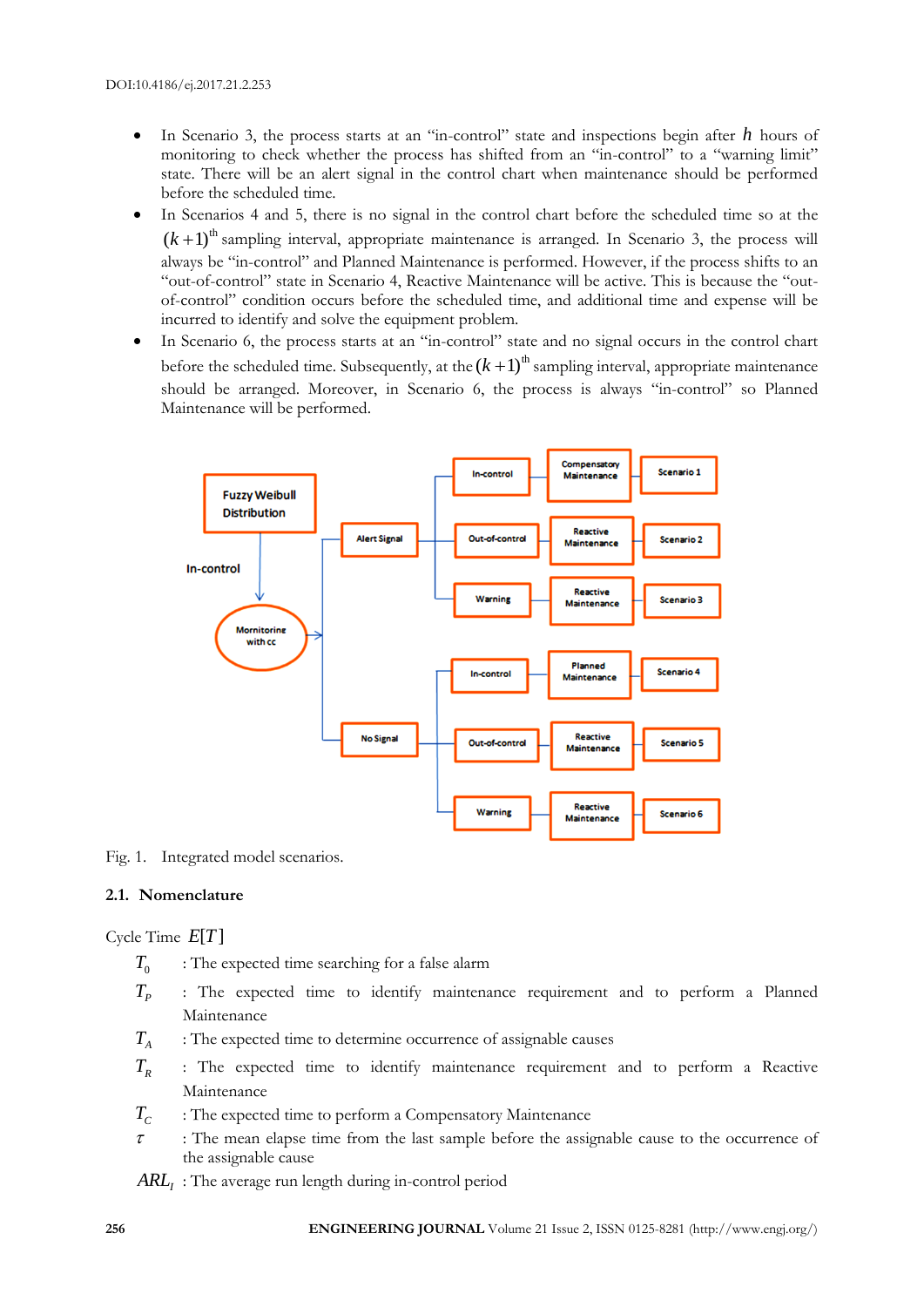$ARL<sub>o</sub>$ : The average run length during out-of-control period

- *E* : The expected time to sample and chart one item
- $\gamma_p(\gamma_g, \gamma_c, \gamma_A)$  : The indicator variable (If it equals 1 production continuous during Planned Maintenance (Reactive Maintenance, Compensatory Maintenance, validate assignable cause) or 0 otherwise)
- $P_i^I$ : The probability that run length of control chart equals *i* during in-control period
- $P_i^O$ : The probability that run length of control chart equals *i* during out-of-control period
- $P_i^w$ : The probability that run length of control chart equals *i* during warning period
- *d* : The interval between sampling
- *r* : The exponential weight constant

# Cycle Cost  $E[C]$

- $C<sub>I</sub>$ : The cost of quality loss per unit time (the process is in an in-control state) often estimated by a Taguchi Loss function
- $C$ <sup> $\alpha$ </sup> : The cost of quality loss per unit time (the process is in an out-of-control state) often estimated by a Taguchi Loss function
- $C_{p}$ : The cost of performing Planned Maintenance
- $C_R$ : The cost of performing Reactive Maintenance
- $C<sub>c</sub>$ : The cost of performing Compensatory Maintenance
- $C<sub>F</sub>$ : The fixed cost of sampling
- $C_v$ : The variable cost of sampling
- $C_f$ : The cost to investigate a false alarm

Optimal Variable

- $h$  : The interval between sampling. ( $h^*$  for optimal)
- *n* : The sampling size. (*n*<sup>\*</sup> for optimal)
- *k* : The number of sample taken before Planned Maintenance. ( \* *k* for optimal)
- *L* : The width control limit in unit of standard deviation. ( $L^*$  for optimal)
- *w* : The width of warning control limit in units of standard deviation. ( $w^*$  for optimal)
- $\eta$  : The number of subintervals between two consecutive sampling times. ( $\eta^*$  for optimal)

#### **2.2. Basic Concept of Fuzzy Set and Some Definitions**

In this section, the basic concepts and definition used in the study will be discussed. For classical set theory, it is defined that an element  $x$  in a universe  $U$  may or may not be a membership of some crisp set  $A$ . And this binary membership can be explained using the indicator function as below.

$$
\chi_A(x) = \begin{cases} \frac{1}{0} & \text{if } x \in A \\ 0 & \text{if } x \notin A \end{cases}
$$
 (1)

**ENG**: The severage randomly during out consists provide the second projection of the second terms  $\gamma_{\sigma}(\gamma_{\sigma},\gamma_{\sigma'})$ . The indicate variable is a product of  $\Gamma$  is consistent consistent in the second projection of the Zadeh [33] further described the notation of binary membership to cover various degree of *x* membership on the real continuous interval [0,1] , and defined the fuzzy set *A* by the membership function  $\mu_{\lambda}(x) \in [0,1]$  *A* Given  $\mu_{\lambda}(x)$  be the degree of membership of element in fuzzy set  $\tilde{A} = \left\{ (x, \mu_{\tilde{A}}(x)); x \in X \right\}.$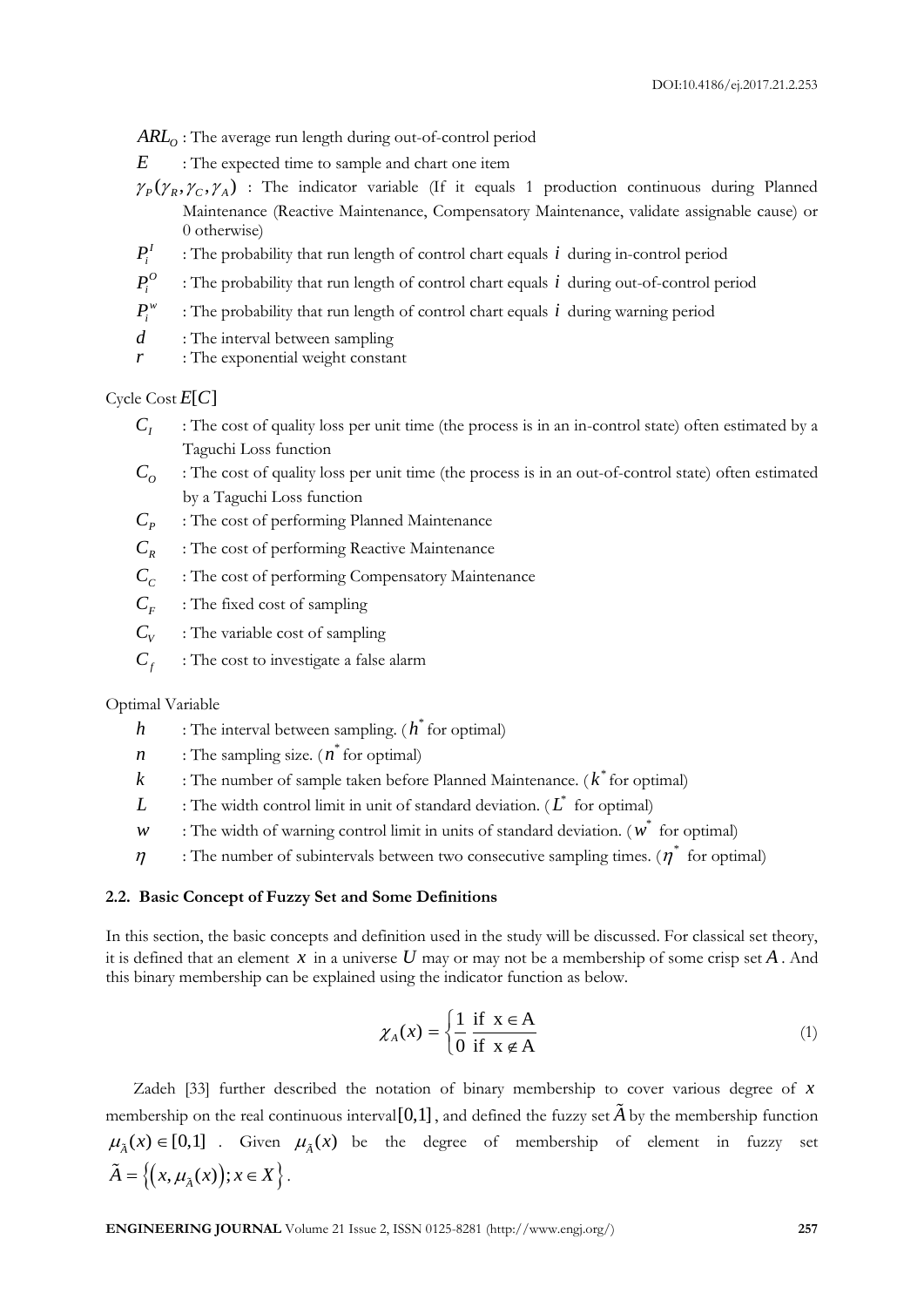#### **2.3. Fuzzy Weibull Distribution**

From the report of Karpisek et al. [27], the values of a fuzzy random variable  $\hat{T}$  can be described by the fuzzy number  $\tilde{t} = ([0, \infty), \mu_t)$  and  $\tilde{t} = \tilde{\kappa}t$  where t is the observed value of a crisp random variable T. Given that  $\tilde{\kappa}$  is a vagueness coefficient. This results in a triangular fuzzy number  $\tilde{\kappa} = ([0,\infty), \mu_{\tilde{\kappa}})$  with the main value  $\kappa = 1$  (Fig. 2). Then a membership function can be written by

$$
\mu_{\tilde{\kappa}}(\kappa) = \begin{cases}\n\frac{\kappa - \kappa_{\min}}{1 - \kappa_{\min}} & , \quad \kappa \in [\kappa_{\min}, 1] \\
\frac{\kappa - \kappa_{\max}}{1 - \kappa_{\max}} & , \quad \kappa \in [1, \kappa_{\max}] \\
0 & , \quad \text{otherwise}\n\end{cases}
$$
\n(2)

where  $0 < \kappa_{\min} \leq 1 \leq \kappa_{\max}$ , and boundary values  $\kappa_{\min}$ ,  $\kappa_{\max}$  are determined by an expert's estimate.



Fig. 2. Triangular fuzzy number of  $\mu_{\tilde{k}}(\kappa)$ .

If a random variable  $T$  has a crisp Weibull probability distribution  $W(v, \lambda)$ , the corresponding fuzzy random variable  $\tilde{T}$  with the Fuzzy Weibull probability distribution  $\tilde{W}(v, \lambda)$  will have the following fuzzy characteristics. For  $\forall t \in [0, \infty)$ , the fuzzy distribution cumulative function will be

$$
\tilde{F}(t) = 1 - e^{-\left[\tilde{\kappa}\lambda t\right]^\nu} \text{ where } \lambda, v, t \ge 0, \ \tilde{\kappa} > 0. \tag{3}
$$

And, the fuzzy distribution cumulative function in the form of 
$$
\alpha
$$
 – cut is  
\n
$$
\tilde{F}_{\alpha}(t) = [\tilde{F}_{L\alpha}(t), \tilde{F}_{U\alpha}(t)]
$$
\n
$$
= [1 - e^{-[(1 - \kappa_{\min})\alpha + \kappa_{\min}]\lambda t]^{\gamma}}, 1 - e^{-[[(1 - \kappa_{\max})\alpha + \kappa_{\max}]\lambda t]^{\gamma}}], \forall \alpha \in [0, 1].
$$
\n(4)

Then, the Process Failure Mechanism that follows a Fuzzy Weibull distribution is considered. Denote:

$$
\tilde{f}(t) = (\tilde{\kappa}\lambda)^{v} v(t)^{v-1} e^{-(\tilde{\kappa}\lambda t)^{v}} \text{ where } \lambda, v, t \ge 0, \ \tilde{\kappa} > 0.
$$
 (5)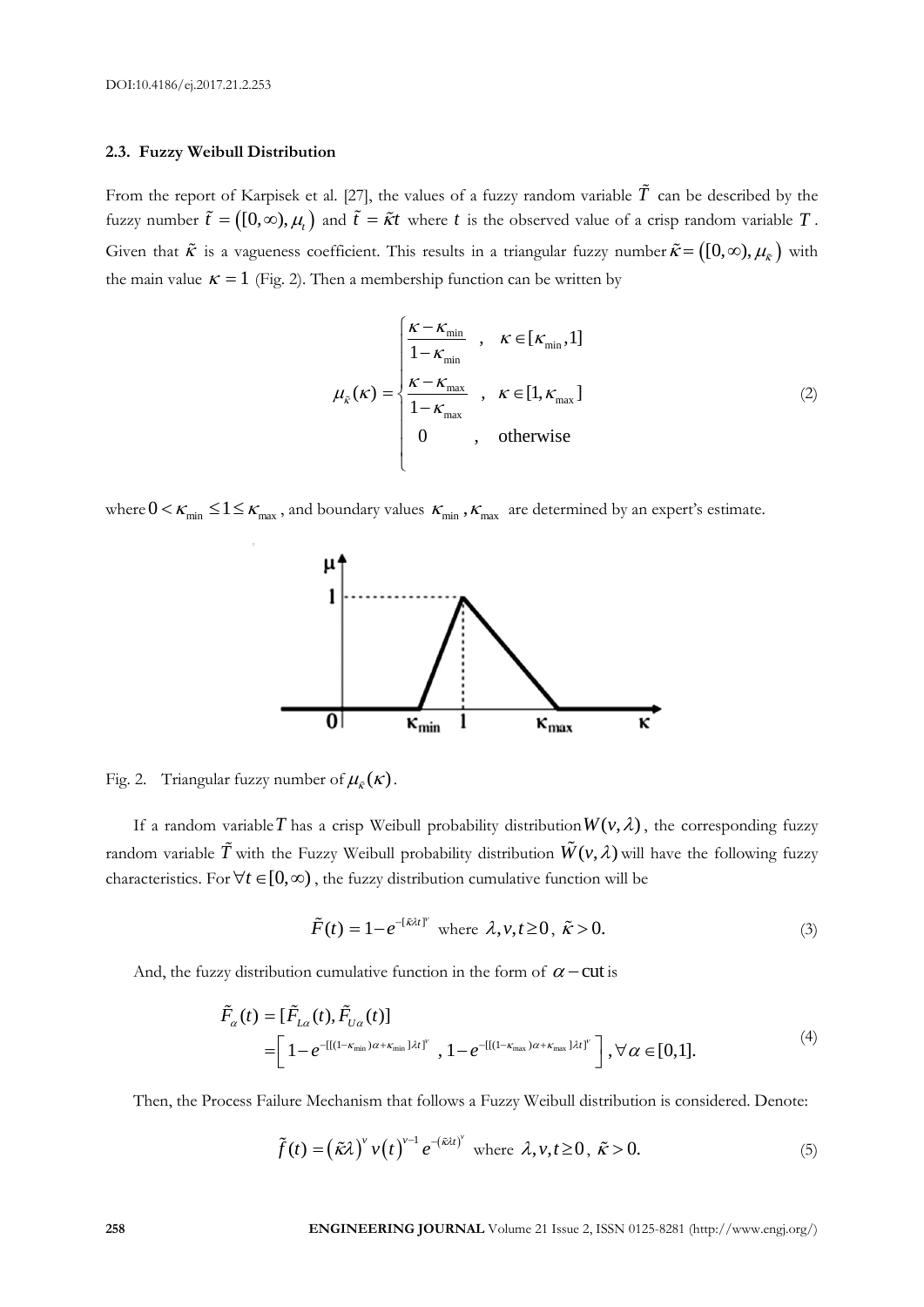Subsequently, the fuzzy probability density function in the form of  $\alpha$  -cut can be described as follows:

atly, the fuzzy probability density function in the form of 
$$
\alpha
$$
 – cut can be described as follows

\n
$$
\tilde{f}_{\alpha}(t) = \left[ \tilde{f}_{L\alpha}(t), \tilde{f}_{U\alpha}(t) \right]
$$
\n
$$
= \left[ \left[ \left( (1 - \kappa_{\min}) \alpha + \kappa_{\min} \right) \lambda \right]^{v} v(t)^{v-1} e^{-\left( ((1 - \kappa_{\max}) \alpha + \kappa_{\max}) \lambda t \right)^{v}} \right], \forall \alpha \in [0, 1].
$$
\n(6)

\n
$$
\left[ \left( (1 - \kappa_{\max}) \alpha + \kappa_{\max} \right) \lambda \right]^{v} v(t)^{v-1} e^{-\left( ((1 - \kappa_{\min}) \alpha + \kappa_{\min}) \lambda t \right)^{v}} \right], \forall \alpha \in [0, 1].
$$

#### **2.4. Centroid Method**

This approach, also called center of area or center of gravity, is one of most popular and effective defuzzification methods (Sugeno [34] and Lee [35]); it is expressed in the term of algebraic function.

$$
z^* = \frac{\int \mu_C(z) z dz}{\int \mu_C(z) dz} \tag{7}
$$

#### **2.5. Integrated Model Scenarios**

In this study, the integrated systems approach for process control and maintenance model proposed by Charongrattanasakul and Pongpullponsak [14] will be further adapted by combining with Fuzzy Weibull distribution. Using the Lorenzen and Vance model and cost function, the expected cycle time and cycle cost for each of the six scenarios is described as below:

Scenario 1:

$$
\tilde{E}[T|S_1]_{\alpha} = \left[\tilde{E}[T|S_1]_{L\alpha}, \tilde{E}[T|S_1]_{U\alpha}\right]
$$
\n
$$
= \left[h\sum_{i=1}^k ip_i^I(1-\tilde{F}_{L\alpha}(ih)) + T_0 + T_c, h\sum_{i=1}^k ip_i^I(1-\tilde{F}_{U\alpha}(ih)) + T_0 + T_c\right],
$$
\n
$$
\tilde{E}[C|S_1]_{\alpha} = \left[\tilde{E}[C|S_1]_{L\alpha}, \tilde{E}[C|S_1]_{U\alpha}\right]
$$
\n
$$
\begin{bmatrix} k & 1 \end{bmatrix}
$$
\n(8)

$$
= \left[ h \sum_{i=1}^{k} i p_i^I (1 - \tilde{F}_{L\alpha}(ih)) + T_0 + T_c , h \sum_{i=1}^{k} i p_i^I (1 - \tilde{F}_{U\alpha}(ih)) + T_0 + T_c \right],
$$
  
\n
$$
\tilde{E}[C|S_1]_{\alpha} = \left[ \tilde{E}[C|S_1]_{L\alpha} , \tilde{E}[C|S_1]_{U\alpha} \right]
$$
  
\n
$$
= \left[ C_I [h \sum_{i=0}^{k} i p_i^I (1 - \tilde{F}_{L\alpha}(ih)) + \gamma_c T_c] + (C_F + nC_V) \sum_{i=0}^{k} i p_i^I (1 - \tilde{F}_{L\alpha}(ih)) + C_f + C_c \right]_{(9)}
$$
  
\n
$$
C_I [h \sum_{i=0}^{k} i p_i^I (1 - \tilde{F}_{U\alpha}(ih)) + \gamma_c T_c] + (C_F + nC_V) \sum_{i=0}^{k} i p_i^I (1 - \tilde{F}_{U\alpha}(ih)) + C_f + C_c \right].
$$
  
\n(9)

Scenario 2:

$$
\tilde{E}[T|S_2]_{\alpha} = \left[\begin{array}{c}\tilde{E}[T|S_2]_{L\alpha}, \tilde{E}[T|S_2]_{U\alpha}\end{array}\right]
$$
\n
$$
= \begin{bmatrix}\n\int_{0}^{kh} t\tilde{f}_{L\alpha}(t|(k+1)h)dt + hARL_0 - \tilde{\tau}_{L\alpha} + nE + T_A + T_R \\
\int_{0}^{kh} t\tilde{f}_{U\alpha}(t|(k+1)h)dt + hARL_0 - \tilde{\tau}_{U\alpha} + nE + T_A + T_R\n\end{bmatrix},
$$
\n(10)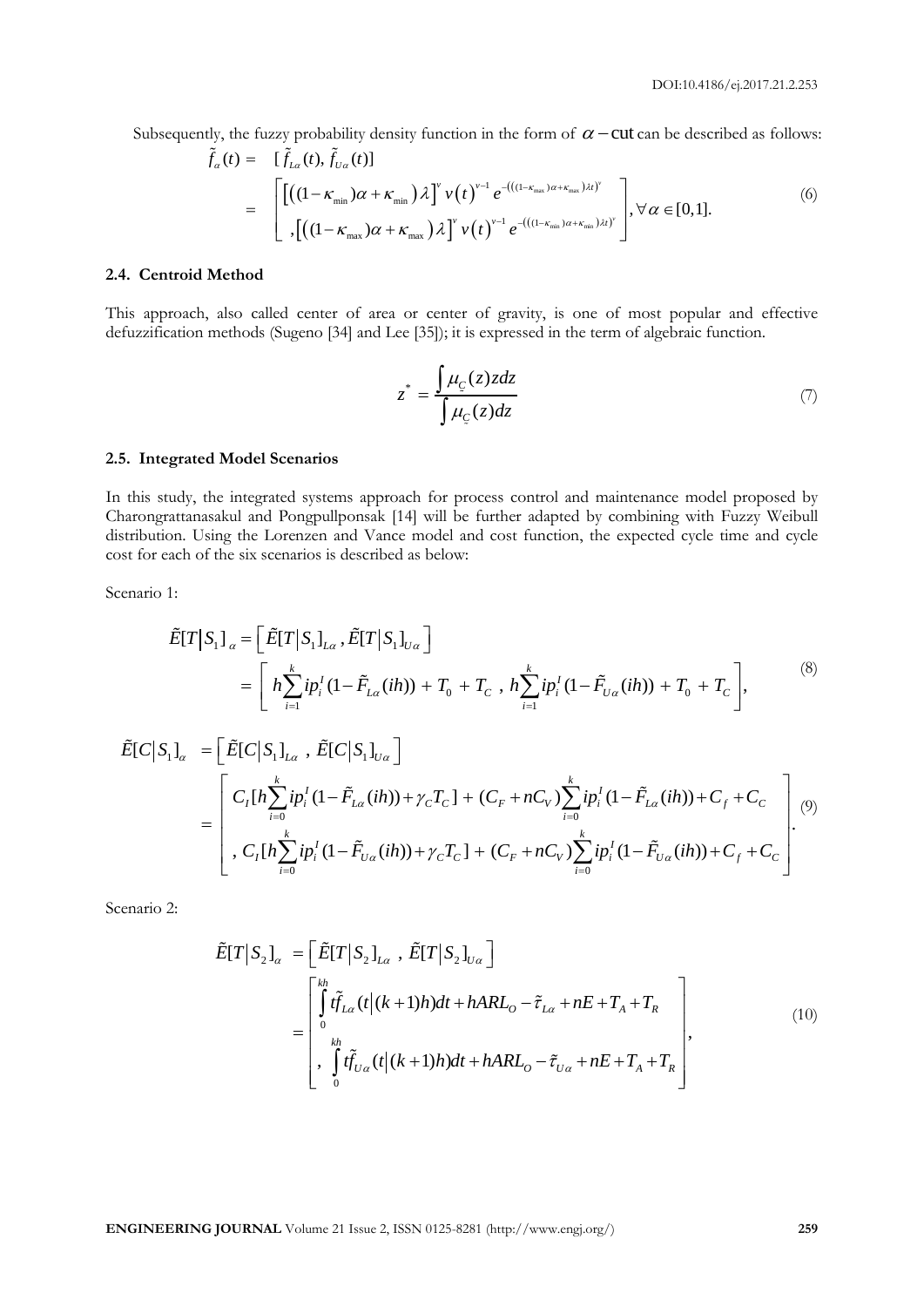DOI:10.4186/ej.2017.21.2.253

$$
\tilde{E}[C|S_{2}]_{\alpha} = \left[\tilde{E}[C|S_{2}]_{L\alpha}, \tilde{E}[C|S_{2}]_{U\alpha}\right] \n= \left[\frac{C_{I}\left[\int_{0}^{kh} \tilde{f}_{L\alpha}(t|(k+1)h)dt\right] + C_{O}\left[hARL_{O} - \tau + nE + \gamma_{A}T_{A} + \gamma_{R}T_{R}\right]}{h + \frac{1}{h}\tilde{E}[T|S_{2}]_{L\alpha}(C_{F} + nC_{V}) + C_{R}}\right] \n= \left[\frac{C_{I}\left[\int_{0}^{kh} \tilde{f}_{U\alpha}(t|(k+1)h)dt\right] + C_{O}\left[hARL_{O} - \tau + nE + \gamma_{A}T_{A} + \gamma_{R}T_{R}\right]}{C_{I}\left[\int_{0}^{kh} \tilde{f}_{U\alpha}(t|(k+1)h)dt\right] + C_{O}\left[hARL_{O} - \tau + nE + \gamma_{A}T_{A} + \gamma_{R}T_{R}\right]}\right] \n+ \frac{1}{h}E[T|S_{2}]_{U\alpha}(C_{F} + nC_{V}) + C_{R}
$$
\n(11)

Scenario 3:

$$
\tilde{E}[T|S_3]_{\alpha} = \left[\tilde{E}[T|S_3]_{L\alpha}, \tilde{E}[T|S_3]_{U\alpha}\right]
$$
\n
$$
= \begin{bmatrix}\n\int_{0}^{kh} \tilde{f}_{L\alpha}(t|(k+1)h)dt + (1-\gamma_1)\tilde{s}_{L\alpha}T_{\alpha}\alpha + hARL_0 - \tilde{\xi}_{L\alpha} + nE + T_A + T_R \\
\int_{0}^{kh} \int_{0}^{th} \tilde{f}_{U\alpha}(t|(k+1)h)dt + (1-\gamma_1)\tilde{s}_{U\alpha}T_{\alpha}\alpha + hARL_0 - \tilde{\xi}_{U\alpha} + nE + T_A + T_R\n\end{bmatrix},
$$
\n(12)\n
$$
\tilde{E}[C|S_3]_{\alpha} = \left[\tilde{E}[C|S_3]_{L\alpha}, \tilde{E}[C|S_3]_{U\alpha}\right]
$$

$$
\begin{bmatrix}\nC_1 \bigcup_{b}^{n} U_{1a} (t(k+1)h)dt \bigg] + C_0 [hARI_{0} - \tau + nE + \gamma_{A} T_{A} + \gamma_{B} T_{B}] \\
+ \frac{1}{h} \hat{E}[T | S_2]_{La} (C_F + nC_V) + C_R \\
-C_1 \bigcup_{b}^{n} \hat{U}_{0c} (t(k+1)h)dt \bigg] + C_0 [hARI_{0} - \tau + nE + \gamma_{A} T_{A} + \gamma_{B} T_{B}] \\
+ \frac{1}{h} E[T | S_3]_{La} \cdot \hat{E}[T | S_3]_{La} \bigg] \\
= \begin{bmatrix}\n\frac{1}{h} \hat{U}_{1a} (t(k+1)h)dt + (1-\gamma_{1}) \hat{S}_{1a} T_{a} \alpha + hARI_{0} - \hat{\xi}_{1a} + nE + T_{A} + T_{B} \\
\frac{1}{h} \hat{U}_{1a} \hat{U}_{1a} (t(k+1)h)dt + (1-\gamma_{1}) \hat{S}_{1a} T_{a} \alpha + hARI_{0} - \hat{\xi}_{1a} + nE + T_{A} + T_{B} \\
\frac{1}{h} \hat{U}_{0c} (t(k+1)h)dt + (1-\gamma_{1}) \hat{S}_{1a} T_{a} \alpha + hARI_{0} - \hat{\xi}_{1a} + nE + T_{A} + T_{B} \\
\vdots \\
\frac{1}{h} \hat{U}_{1c} (t(k+1)h)dt + (1-\gamma_{1}) \hat{S}_{2a} T_{a} \alpha + hARI_{0} - \hat{\xi}_{1a} + nE + T_{A} + T_{B}\n\end{bmatrix} \\
= \begin{bmatrix}\nC_1 \bigcup_{b}^{n} \hat{U}_{1a} (t(k+1)h)dt + C_1 \bigg[ hARI_{0} - \hat{\xi} + nE + \gamma_{A} T_{A} + \gamma_{B} T_{B} \\
\vdots \\
\frac{1}{h} \sum_{i=0}^{n-2} \rho^{i} d + (1-\rho) \sum_{i=0}^{n-1} \rho^{i} (h - id) \\
\vdots \\
\frac{1}{h} \sum_{i=0}^{n-1} \rho^{i} d + (1-\rho) \sum_{i=0}^{n-1} \rho^{i} (h - id) \\
\vdots \\
\frac{1}{h
$$

Scenario 4:

$$
\tilde{E}[T|S_4]_{\alpha} = \left[\tilde{E}[T|S_4]_{L\alpha}, \tilde{E}[T|S_4]_{U\alpha}\right] \n= \left[(k+1)h + T_p, (k+1)h + T_p\right],
$$
\n(14)

$$
= [(k+1)h + I_{P}, (k+1)h + I_{P}],
$$
  

$$
\tilde{E}[C|S_{4}]_{a} = \left[\tilde{E}[C|S_{4}]_{L\alpha}, \tilde{E}[C|S_{4}]_{U\alpha}\right]
$$
  

$$
= \left[\begin{matrix} C_{I}[(k+1)h + \gamma_{P}T_{P}] + k(C_{F} + nC_{V}) + C_{P} \\ C_{I}[(k+1)h + \gamma_{P}T_{P}] + k(C_{F} + nC_{V}) + C_{P} \end{matrix}\right].
$$
  
(15)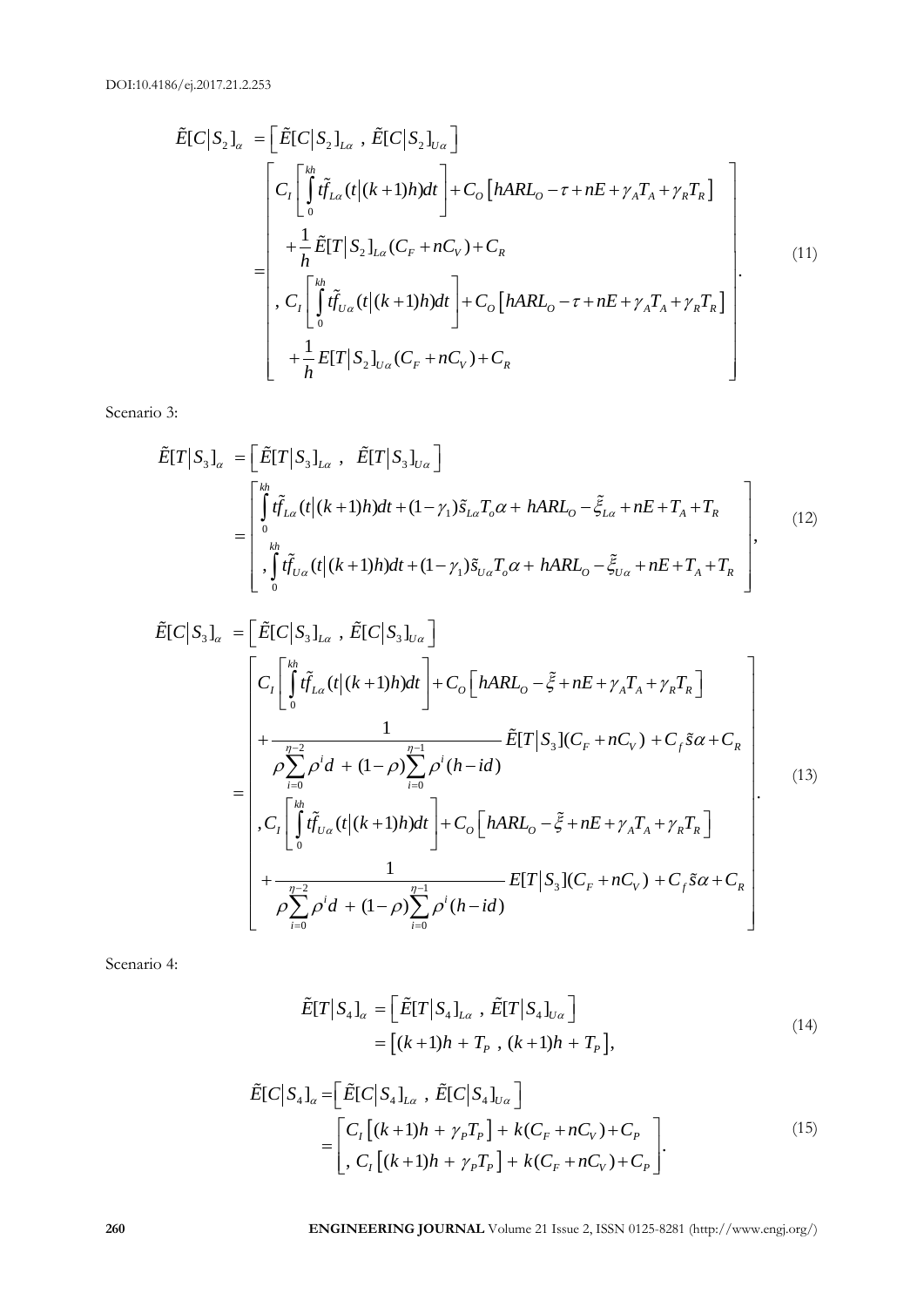Scenario 5:

$$
\tilde{E}[T|S_5]_\alpha = \left[\tilde{E}[T|S_5]_{L\alpha}, \tilde{E}[T|S_5]_{U\alpha}\right]
$$

$$
= \left[(k+1)h + T_k, (k+1)h + T_k\right],
$$
\n(16)

$$
E[I \mid S_{5}]_{\alpha} = [E[I \mid S_{5}]_{L\alpha}, E[I \mid S_{5}]_{U\alpha}]
$$
\n
$$
= [(k+1)h + T_{R}, (k+1)h + T_{R}],
$$
\n
$$
\tilde{E}[C|S_{5}]_{\alpha} = [\tilde{E}[C|S_{5}]_{L\alpha}, \tilde{E}[C|S_{5}]_{U\alpha}]
$$
\n
$$
= \begin{bmatrix} C_{I} \int_{0}^{k_{h}} \tilde{f}_{L\alpha}(t|(k+1)h)dt \\ C_{I} \int_{0}^{k_{h}} \tilde{f}_{L\alpha}(t|(k+1)h)dt + C_{I} \int_{0}^{k_{h}} \tilde{f}_{L\alpha}(t|(k+1)h)dt + \gamma_{R}T_{R} + k(C_{F} + nC_{V}) + C_{R} \\ C_{I} \int_{0}^{k_{h}} \tilde{f}_{L\alpha}(t|(k+1)h)dt + C_{I} \int_{0}^{k_{h}} \tilde{f}_{L\alpha}(t|(k+1)h)dt + \gamma_{R}T_{R} + k(C_{F} + nC_{V}) + C_{R} \end{bmatrix}.
$$
\n(17)

Scenario 6:

$$
\tilde{E}[T|S_6]_\alpha = \left[\tilde{E}[T|S_6]_{L\alpha}, \tilde{E}[T|S_6]_{U\alpha}\right]
$$

$$
= \left[(k+1)h + T_k, (k+1)h + T_k\right],
$$
\n(18)

$$
E[I \mid S_{6}]_{\alpha} = [E[I \mid S_{6}]_{L\alpha}, E[I \mid S_{6}]_{U\alpha}]
$$
\n
$$
= [(k+1)h + T_{R} , (k+1)h + T_{R}],
$$
\n
$$
\tilde{E}[C \mid S_{6}]_{\alpha} = [ \tilde{E}[C \mid S_{6}]_{L\alpha}, \tilde{E}[C \mid S_{6}]_{U\alpha}]
$$
\n
$$
= \begin{bmatrix} C_{I} \int_{0}^{k_{\theta}} \tilde{f}_{L\alpha}(t|(k+1)h)dt \\ C_{I} \int_{0}^{k_{\theta}} \tilde{f}_{L\alpha}(t|(k+1)h)dt + C_{0} \left[ (k+1)h - \int_{0}^{k_{\theta}} t f_{L\alpha}(t|(k+1)h)dt + \gamma_{R} T_{R} \right] + k(C_{F} + nC_{V}) + C_{R} \\ C_{I} \int_{0}^{k_{h}} \tilde{f}_{U\alpha}(t|(k+1)h)dt \end{bmatrix} + C_{0} \left[ (k+1)h - \int_{0}^{k_{h}} t f_{U\alpha}(t|(k+1)h)dt + \gamma_{R} T_{R} \right] + k(C_{F} + nC_{V}) + C_{R}
$$
\n(19)

# 2.6. Fuzzy Expected Hourly Cost  $\left. \tilde{E[H]}_{\alpha}\right\vert$

The model can be considered as a renewal-reward process; hence, the fuzzy expected cost per hour  $\tilde{E}[H]_{\alpha}^{\phantom{\dagger}}$  can be expressed as

$$
\tilde{E}[H]_{\alpha} = \frac{\tilde{E}[C]_{\alpha}}{\tilde{E}[T]_{\alpha}},\tag{20}
$$

where

$$
\tilde{E}[T]_{\alpha} = \tilde{E}[T|S_1]_{\alpha} \tilde{P}_{\alpha}(S_1) + \tilde{E}[T|S_2]_{\alpha} \tilde{P}_{\alpha}(S_2) + \tilde{E}[T|S_3]_{\alpha} \tilde{P}_{\alpha}(S_3) + \tilde{E}[T|S_4]_{\alpha} \tilde{P}_{\alpha}(S_4) \n+ \tilde{E}[T|S_5]_{\alpha} \tilde{P}_{\alpha}(S_5) + \tilde{E}[T|S_6]_{\alpha} \tilde{P}_{\alpha}(S_6),
$$
\n(21)

and

+ 
$$
\tilde{E}[T|S_5]_{\alpha} \tilde{P}_{\alpha}(S_5) + \tilde{E}[T|S_6]_{\alpha} \tilde{P}_{\alpha}(S_6),
$$
  
\n
$$
\tilde{E}[C]_{\alpha} = \tilde{E}[C|S_1]_{\alpha} \tilde{P}_{\alpha}(S_1) + \tilde{E}[C|S_2]_{\alpha} \tilde{P}_{\alpha}(S_2) + \tilde{E}[C|S_3]_{\alpha} \tilde{P}_{\alpha}(S_3) + \tilde{E}[C|S_4]_{\alpha} \tilde{P}_{\alpha}(S_4) + \tilde{E}[C|S_5]_{\alpha} \tilde{P}_{\alpha}(S_5) + \tilde{E}[C|S_6]_{\alpha} \tilde{P}_{\alpha}(S_6).
$$
\n(22)

Fuzzy Probability of scenario 1:

$$
\tilde{P}_{\alpha}(S_1) = \left[ \sum_{i=1}^{k} P_i^I (1 - \tilde{F}_{L\alpha}(ih)) , \sum_{i=1}^{k} P_i^I (1 - \tilde{F}_{U\alpha}(ih)) \right],
$$
\n(23)

Fuzzy Probability of scenario 2:

**ENGINEERING JOURNAL** Volume 21 Issue 2, ISSN 0125-8281 (http://www.engj.org/) **261**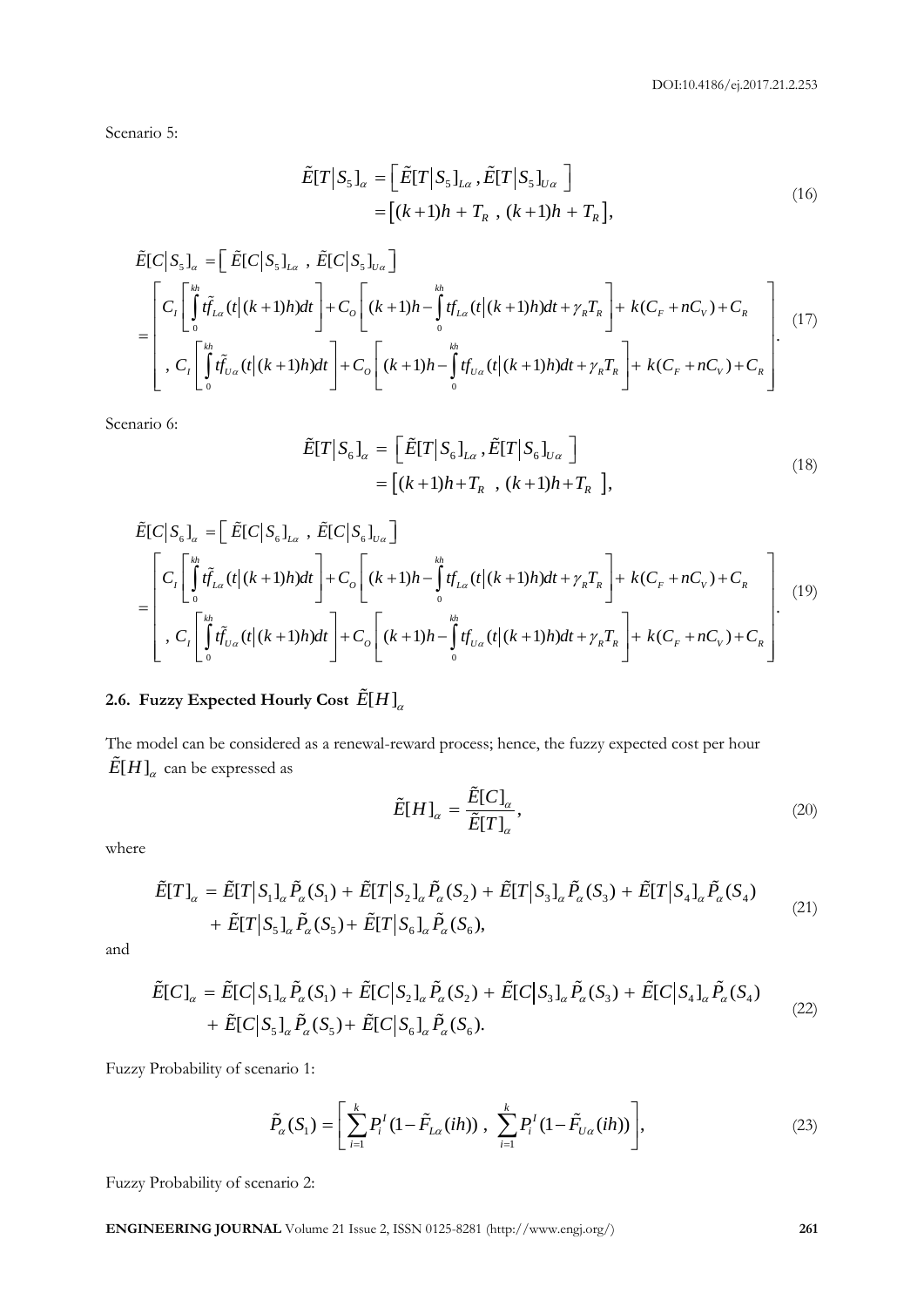2.253  
\n
$$
\tilde{P}_{\alpha}(S_{2}) = \left[\sum_{i=1}^{k} [\tilde{F}_{L\alpha}(ih) - \tilde{F}_{L\alpha}(i-1)h](1 - \sum_{j=1}^{i-1} P_{j}^{L}) \sum_{l=1}^{k-i+1} P_{l}^{O} \right],
$$
\n
$$
\tilde{P}_{\alpha}(S_{2}) = \left[\sum_{i=1}^{k} [\tilde{F}_{U\alpha}(ih) - \tilde{F}_{U\alpha}(i-1)h](1 - \sum_{j=1}^{i-1} P_{j}^{L}) \sum_{l=1}^{k-i+1} P_{l}^{O}\right],
$$
\n(24)

Fuzzy Probability of scenario 3:

$$
\tilde{P}_{\alpha}(S_{3}) = \begin{bmatrix}\sum_{i=1}^{k} [\tilde{F}_{L\alpha}(ih) - \tilde{F}_{L\alpha}(i-1)h](1 - \sum_{j=1}^{i-1} P_{j}^{l}) \sum_{l=1}^{k-i+1} P_{l}^{w} \\ \sum_{i=1}^{k} [\tilde{F}_{U\alpha}(ih) - \tilde{F}_{U\alpha}(i-1)h](1 - \sum_{j=1}^{i-1} P_{j}^{l}) \sum_{l=1}^{k-i+1} P_{l}^{w} \end{bmatrix},
$$
\n(25)

Fuzzy Probability of scenario 4:

$$
\tilde{P}_{\alpha}(S_4) = \left[ (1 - \tilde{F}_{L\alpha}(kh)) - \sum_{i=1}^{k} P_i^I (1 - \tilde{F}_{L\alpha}(ih)) \right],
$$
\n
$$
(26)
$$
\n
$$
(1 - \tilde{F}_{U\alpha}(kh)) - \sum_{i=1}^{k} P_i^I (1 - \tilde{F}_{U\alpha}(ih)) \right],
$$

Fuzzy Probability of scenario 5:

ity of scenario 5:  
\n
$$
\tilde{P}_{\alpha}(S_{5}) = \begin{bmatrix}\n\tilde{F}_{L\alpha}(kh) - \sum_{i=1}^{k} [\tilde{F}_{L\alpha}(ih) - \tilde{F}_{L\alpha}(i-1)h](1 - \sum_{j=1}^{i-1} P_{j}^{I}) \sum_{l=1}^{k-i+1} P_{l}^{O} \\
\vdots \\
\tilde{F}_{U\alpha}(kh) - \sum_{i=1}^{k} [\tilde{F}_{U\alpha}(ih) - \tilde{F}_{U\alpha}(i-1)h](1 - \sum_{j=1}^{i-1} P_{j}^{I}) \sum_{l=1}^{k-i+1} P_{l}^{O}\n\end{bmatrix},
$$
\n(27)

Fuzzy Probability of scenario 6:

$$
\tilde{P}_{\alpha}(S_{6}) = \begin{bmatrix}\n\tilde{F}_{L\alpha}(kh) - \sum_{i=1}^{k} [\tilde{F}_{L\alpha}(ih) - \tilde{F}_{L\alpha}(i-1)h](1 - \sum_{j=1}^{i-1} P_{j}^{I}) \sum_{l=1}^{k-i+1} P_{l}^{w} \\
\vdots \\
\tilde{F}_{U\alpha}(kh) - \sum_{i=1}^{k} [\tilde{F}_{U\alpha}(ih) - \tilde{F}_{U\alpha}(i-1)h](1 - \sum_{j=1}^{i-1} P_{j}^{I}) \sum_{l=1}^{k-i+1} P_{l}^{w}\n\end{bmatrix}.
$$
\n(28)

As above, the integrated model for economic EWMA chart is obtained. The next step is to determine the optimal values of the six test variables  $(n, h, k, L, w, \eta)$ , in which consequently, the expected total cost per hour in Eq. (20) can be minimized.

According to examination of the components in Eq. (21) and Eq. (22), it can be seen that determining economically optimal values of the six test variables for the EWMA chart is not straightforward. To illustrate the nature of the solutions obtained from economic design of EWMA chart, a particular numerical example is provided.

# **2.7. Integrated Model of EWMA Control Chart by Genetic Algorithm**

The solution procedure is carried out using genetic algorithms (GA) with MATLAB software to calculate the optimal values of  $n^*,h^*,k^*,L^*,w^*$  and  $\eta^*$  that minimize  $\left(\tilde{E}^*[H]_L^-, \tilde{E}^*[H]_U^-\right)$  in each  $\alpha$  –  $cut$  level.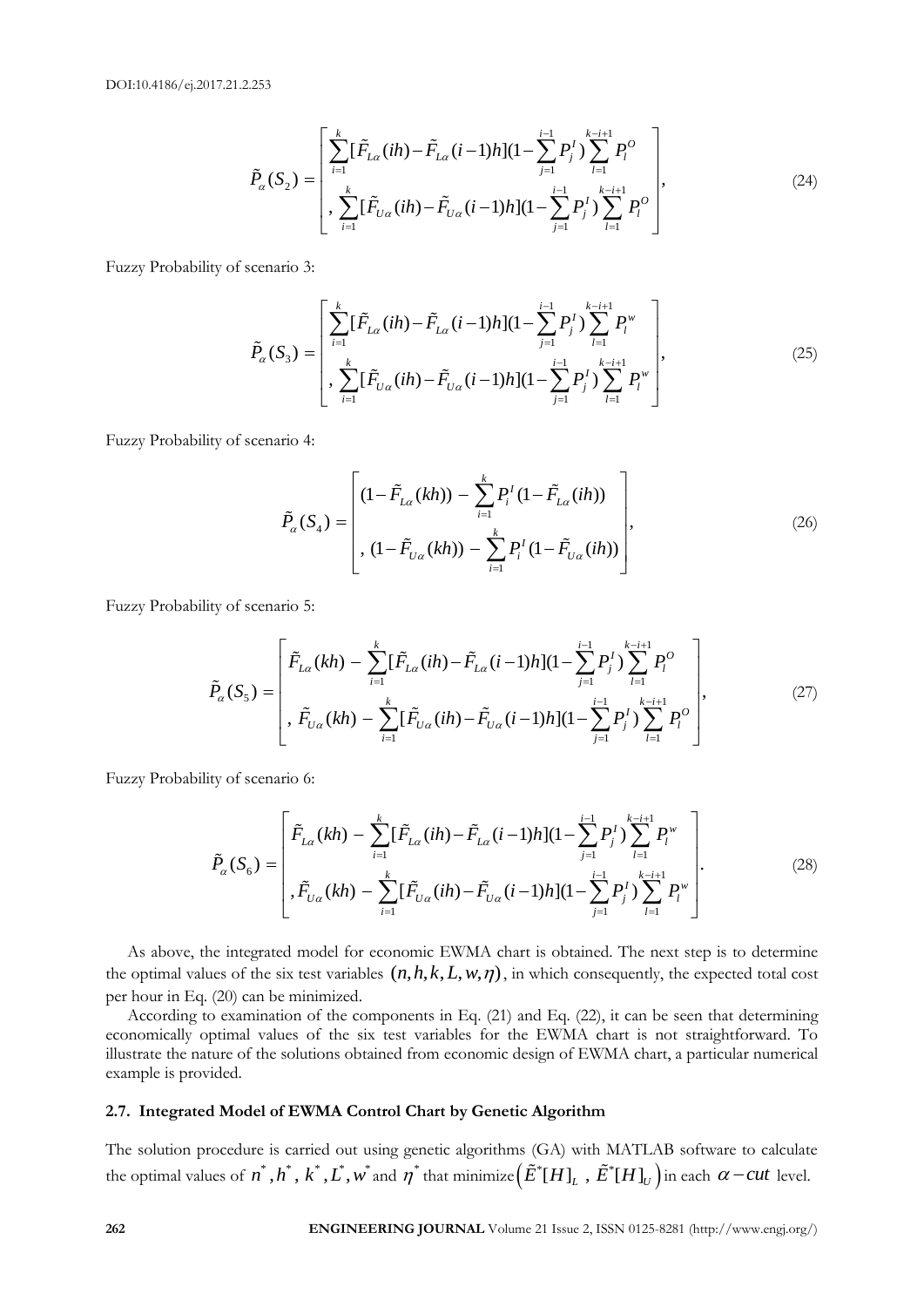The GA, a random optimization search tool, has been developed on the basis of natural genetics. One of famous GA models in science and engineering have been introduced and investigated by Holland [36]. The technique uses the concept of Darwinian evolution in solving problems, where the solution of a problem is called a ''chromosome''. Theoretically, a chromosome contains many genes, in which each gene represents one feature or character. Among numerical optimization methods, such as neural network, gradient-based search, etc., the GA exerts several advantages in the following aspects:

- 1. The GA operates using the fitness function values and the stochastic method (not deterministic rule) in directing the finding approach for optimal solution. Accordingly, the GA can be applied to optimize problems in various fields.
- 2. The GA has mutation and crossover properties so it can determine a global optimum and help to avoid trapping in the local optimum.
- 3. The GA yields a number of possible solutions (or chromosomes) at one operation round. This increases a chance to obtain the global optimal solution efficiently. For this reason, this technique can be used for solving not only combinatorial optimization problems, but also in many areas (Jensen [37], Chou and Chen [38], Chou, Wu and Chen [39]).

The solution procedure for our example using the GA by MATLAB is briefly described as illustrating in Fig. 3.



Fig. 3. The solution procedure using genetic algorithm.

#### **3. Numerical Example**

In this section, the effect of model parameters on the solution of economic design of the EWMA chart is investigated. To do this, the GA is applied in searching the optimal solution of the economic design in each  $\alpha \in [0,1]$  after substituting the fixed parameters (as shown in Table 1.) into Eq. (20). The obtained optimal six variables  $\left(n^*,h^*,k^*,L^*,w^*,\eta^*\right)$  and  $\left[\tilde{E}^*[H]_L$  ,  $\tilde{E}^*[H]_U$   $\right]$  are shown in Tables 2 and 3, respectively.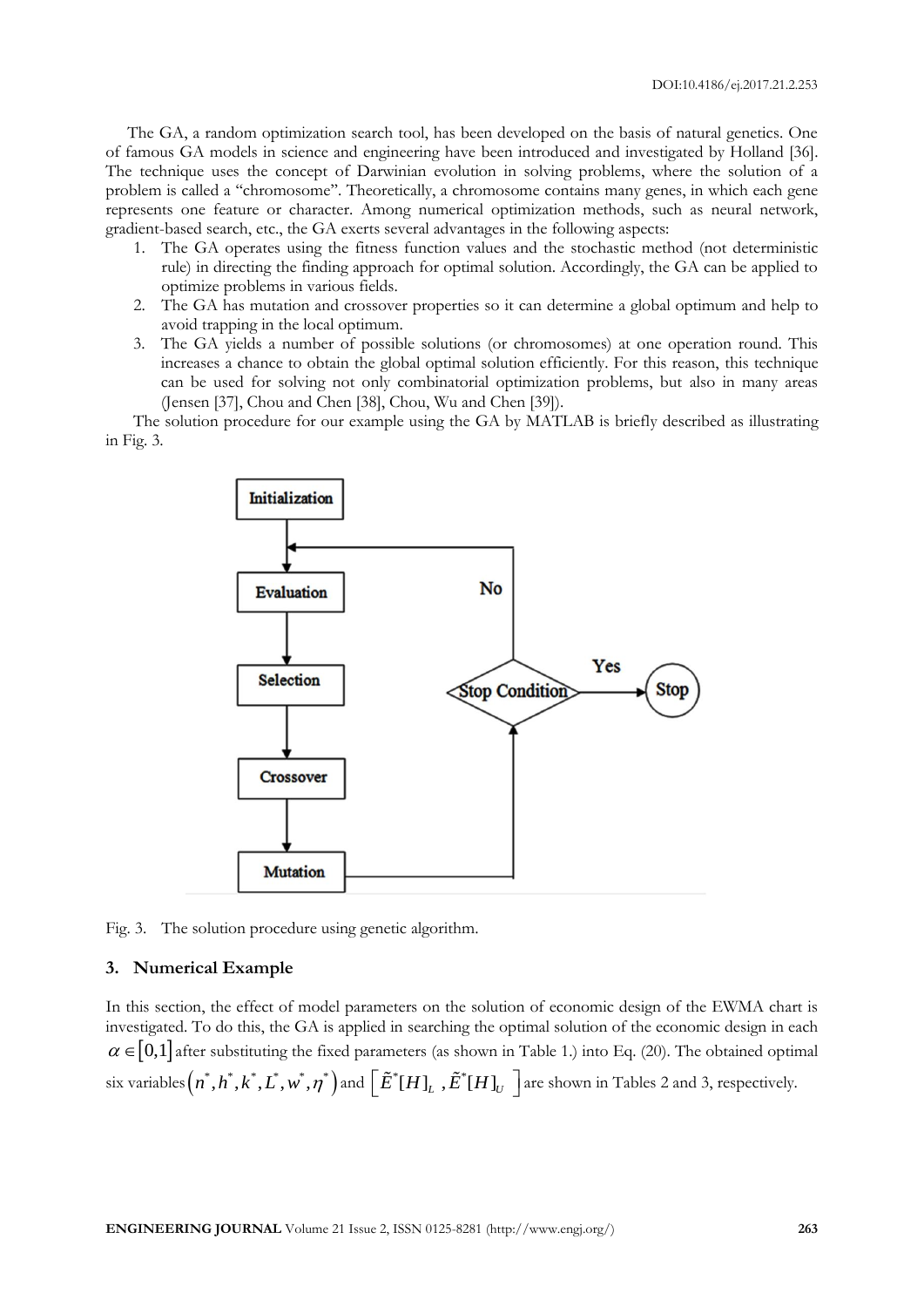| $C_{I} = 10$       | $C_c = 2000$  | $T_p = 0.8$   | $T_c = 0.6$                          | $r = 0.1$        |
|--------------------|---------------|---------------|--------------------------------------|------------------|
| $C_{\Omega} = 200$ | $C_F = 20$    | $T_R=1$       | $\gamma_1 = \gamma_2 = \gamma_3 = 1$ | $E=0.1$          |
| $C_p = 3000$       | $C_{V} = 0.1$ | $T_{A} = 0.3$ | $K_{\text{min}} = 0.5$               | $\lambda = 0.05$ |
| $C_{R} = 4000$     | $C_f = 200$   | $T_0 = 0.2$   | $K_{\text{max}}$ = 1.5               |                  |

Table 1. Fix Parameter on economic design.

Table 2. The optimal six variables and total hourly cost in each  $\alpha \in [0,1]$  (Lower).

| $\alpha$ – cut | $\frac{1}{2}$<br>n | $h^*$ | $L^*$ | $k^*$  | $\ast$<br>w | *<br>$\eta$ | $\tilde{E}^*[H]_L$ |
|----------------|--------------------|-------|-------|--------|-------------|-------------|--------------------|
| $\alpha = 0$   | 4.961              | 5.107 | 2.989 | 21.001 | 2.163       | 8.036       | 209.846            |
| $\alpha = 0.1$ | 4.936              | 9.817 | 2.974 | 22.076 | 2.008       | 9.209       | 210.594            |
| $\alpha = 0.2$ | 4.958              | 8.459 | 2.996 | 22.145 | 2.209       | 7.108       | 210.618            |
| $\alpha = 0.3$ | 4.997              | 5.482 | 2.973 | 20.158 | 2.023       | 9.098       | 211.731            |
| $\alpha = 0.4$ | 4.955              | 9.219 | 2.992 | 22.136 | 2.003       | 9.048       | 212.101            |
| $\alpha = 0.5$ | 4.931              | 5.482 | 2.997 | 22.048 | 2.191       | 9.924       | 212.542            |
| $\alpha = 0.6$ | 4.961              | 7.279 | 2.957 | 21.064 | 2.023       | 9.723       | 214.085            |
| $\alpha = 0.7$ | 4.997              | 5.602 | 3     | 21.043 | 2.201       | 7.291       | 214.138            |
| $\alpha = 0.8$ | 4.994              | 5.189 | 2.996 | 21.064 | 2.421       | 8.245       | 214.284            |
| $\alpha = 0.9$ | 4.941              | 5.013 | 2.999 | 20.003 | 2.205       | 8.453       | 216.134            |
| $\alpha = 1$   | 4.732              | 9.571 | 2.999 | 25.264 | 2.481       | 9.975       | 216.259            |

Table 3. The optimal six variables and total hourly cost in each  $\alpha \in [0,1]$  (Upper).

| $\alpha$ – cut | 永<br>n | $h^*$ | $L^*$ | $k^*$  | w     | $\eta$ | $\tilde{E}^*[H]_{U}$ |
|----------------|--------|-------|-------|--------|-------|--------|----------------------|
| $\alpha = 0$   | 4.936  | 5.128 | 2.988 | 28.2   | 2.468 | 7.864  | 225.542              |
| $\alpha = 0.1$ | 4.983  | 5.27  | 2.999 | 28.008 | 2.498 | 6.942  | 223.379              |
| $\alpha = 0.2$ | 4.996  | 9.237 | 3     | 21.097 | 2.489 | 6.657  | 222.598              |
| $\alpha = 0.3$ | 4.686  | 5.066 | 2.988 | 25.45  | 2.484 | 7.989  | 222.309              |
| $\alpha = 0.4$ | 4.311  | 6.191 | 2.988 | 26.325 | 2.234 | 8.989  | 221.759              |
| $\alpha = 0.5$ | 4.311  | 6.191 | 2.988 | 26.325 | 2.234 | 8.989  | 221.683              |
| $\alpha = 0.6$ | 4.811  | 5.535 | 2.988 | 28.575 | 2.39  | 7.911  | 221.399              |
| $\alpha = 0.7$ | 4.939  | 5.485 | 3     | 23.469 | 2.496 | 7.979  | 216.920              |
| $\alpha = 0.8$ | 4.939  | 6.377 | 3     | 20.126 | 2.499 | 6.999  | 216.456              |
| $\alpha = 0.9$ | 4.722  | 6.492 | 3     | 20.738 | 2.48  | 7.821  | 216.453              |
| $\alpha = 1$   | 4.732  | 9.571 | 2.999 | 25.264 | 2.481 | 9.975  | 216.259              |

Figure 4 shows the membership function of total hourly cost, we observe that it is difficult to calculate the membership function. In this research, the centroid method, the method to find the average of the area under the graph, is select to find the answer of mean total hourly cost in crisp data as follow.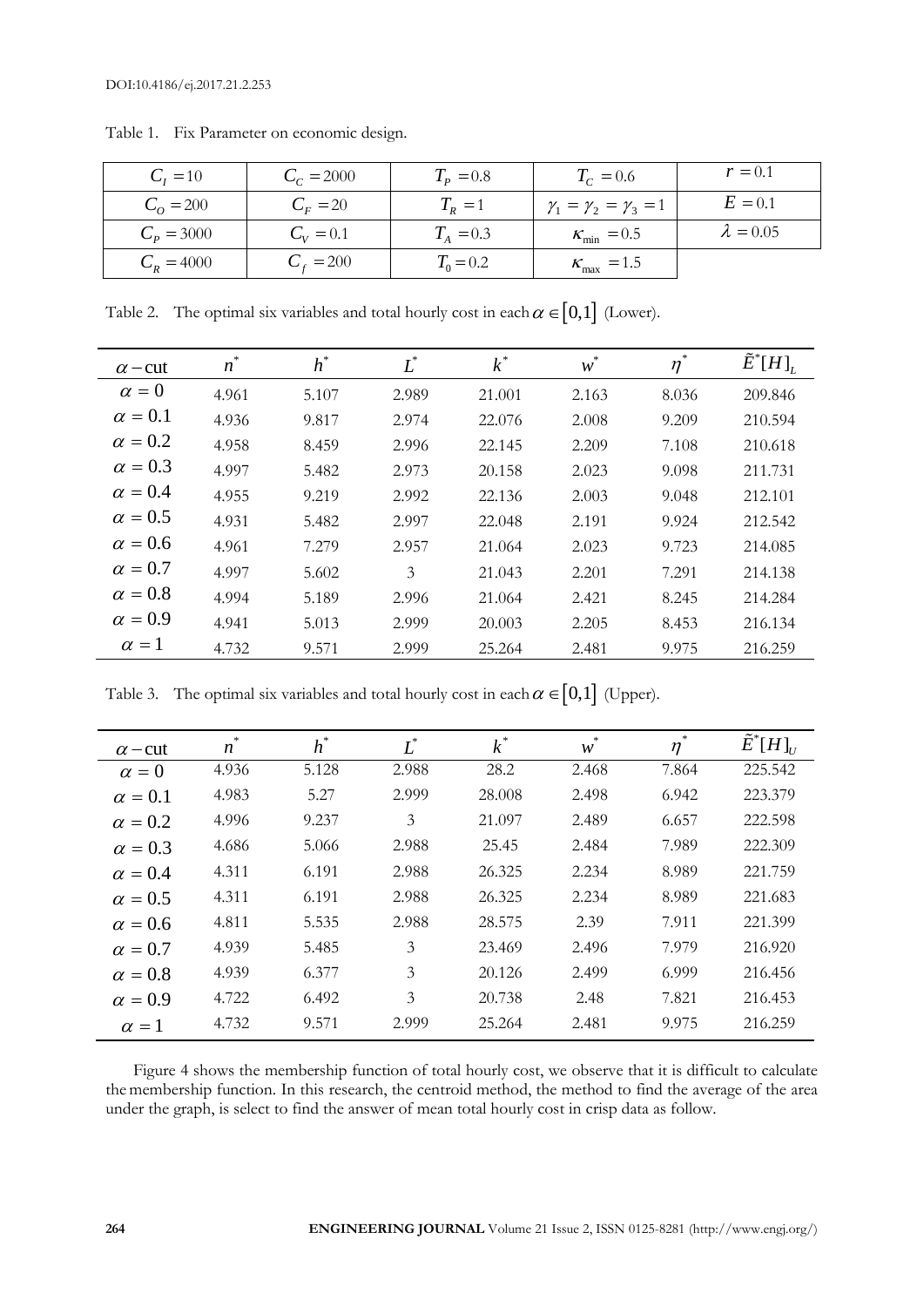

Fig. 4. Membership functions of total hourly cost.

As shown in Fig. 4, the optimal values of the policy variables, whose minimize  $E^*[H]$ , are  $n^*=$ 4.939,  $h^*$  =5.485,  $L^*$  = 3,  $k^*$  = 23.469,  $w^*$  = 2.496,  $\eta^*$  = 7.979, and the corresponding hourly cost is  $E^* [H]$  = 216.920.

#### **4. Conclusion and Discussion**

Generally, development of integrated model considers advantages of two traditions but separately uses manufacturing process control tools, which are covering statistical process control and maintenance management. In this research, an integrated economic model has been developed by combining Fuzzy Weibull distribution into EWMA control chart. To minimize the fuzzy expected total cost per hour  $(\tilde{E}[H]_L, \tilde{E}[H]_U)$ , the obtained model is used to determine the values of six tested variables of the chart including the sampling interval  $(h)$ , the sample size  $(n)$ , the number of samples taken before Planned Maintenance  $(k)$ , the width of control limit in units of standard deviation  $(L)$ , the width of warning control limit in units of standard deviation (w) and the number of subintervals between two consecutive sampling times  $(\eta)$ . The fuzzy expected total cost per hour is then transformed from fuzzy data to crisp data by the centroid method. Additionally, the cost function is analyzed on the basis of the cost model described in Linderman and Kathleen [15]. Finally, using Genetic Algorithm approach an illustrative example is demonstrated to search for the solution of economic design.

Table 4. A comparison of optimal total hourly cost for six models between crisp data and fuzzy data under condition of using the same variable.

|                                   | Six models with crisp data [14] | Six models with fuzzy data<br>(the proposed model in this study) |                         |  |
|-----------------------------------|---------------------------------|------------------------------------------------------------------|-------------------------|--|
| Variable                          | <b>Integrated Model</b>         | Variable                                                         | <b>Integrated Model</b> |  |
| $\frac{1}{2}$<br>$\boldsymbol{n}$ | 4.939                           | $\boldsymbol{n}$                                                 | 4.939                   |  |
| $h^*$                             | 5.485                           | $h^*$                                                            | 5.485                   |  |
| $k^*$                             | 23.469                          | $k^*$                                                            | 23.469                  |  |
| *<br>W                            | 2.496                           | w                                                                | 2.496                   |  |
| $\eta^*$                          | 7.979                           | *<br>$\eta$                                                      | 7.979                   |  |
|                                   | 3                               |                                                                  | 3                       |  |
|                                   | 219.624                         |                                                                  | 216.920                 |  |

**ENGINEERING JOURNAL** Volume 21 Issue 2, ISSN 0125-8281 (http://www.engj.org/) **265**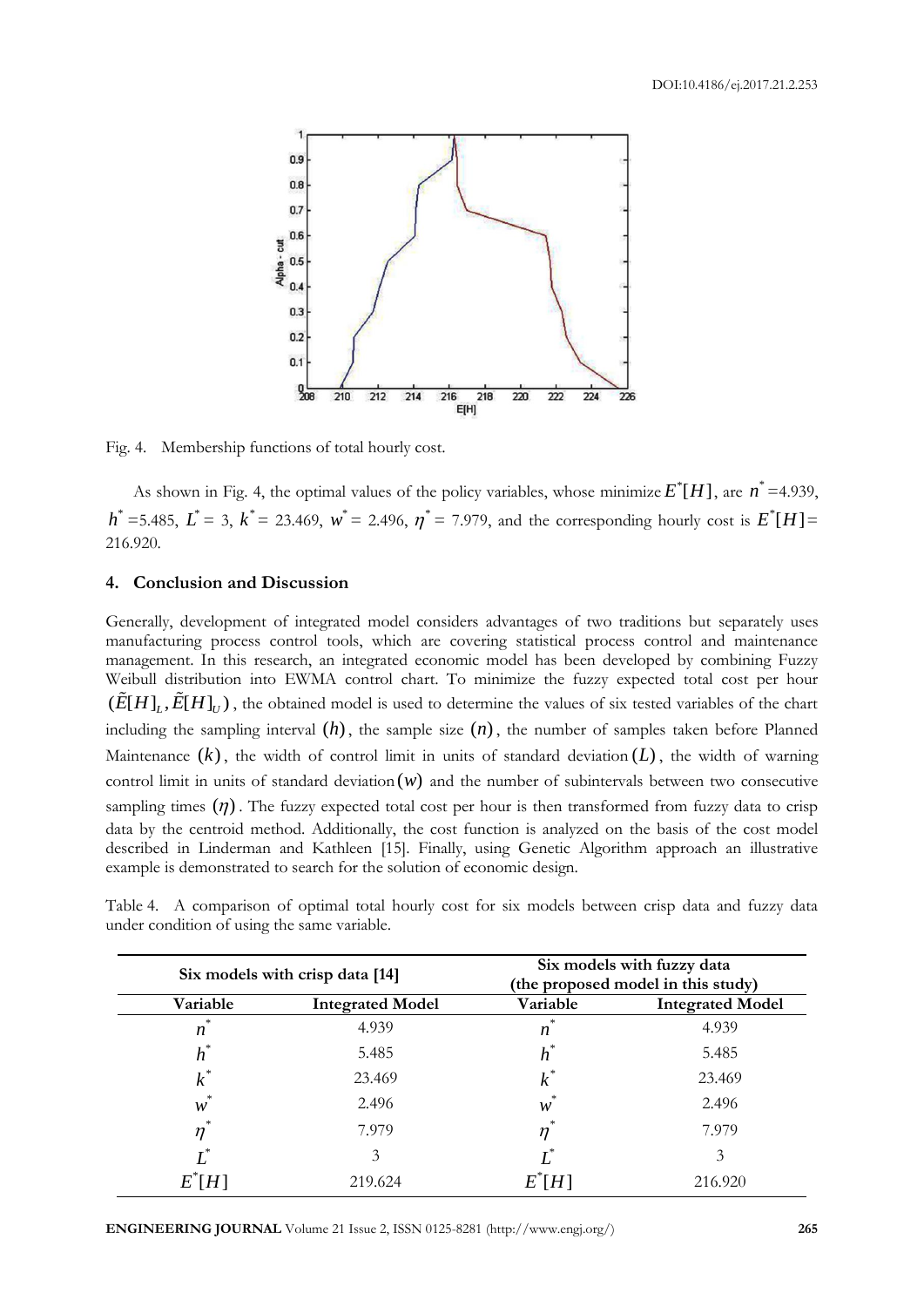\* *k*

\* *w*

\* *L*

 $E^* H$ ]

\*  $\eta$ 

From Table 4, a comparison between two methods under given assumption (using the same variable) is investigated. The optimal total hourly cost for six models with crisp data is 219.624 [14] whereas the optimal total hourly cost for six models with fuzzy data is 216.921 which is decreasing from the six models with crisp data for 2.703. From the results, it can conclude that the optimal total hourly cost for six models with fuzzy data depends on variables or types of products.

Table 5 shows a comparison of optimal total hourly cost for six models between crisp data and fuzzy data. It can be seen that using the six scenarios model [14], the optimal sample size  $(n^*)$  and the optimal interval between samples  $(h^*)$  are equal to 6.082 and 3.008, respectively whereas using the proposed model, the optimal sample size  $(n^*)$  and the optimal interval between samples  $(h^*)$  are 4.939 and 5.485, respectively. Clearly, the optimal sample size  $n^*$  obtained from this study is lower than that of the six scenarios model [14] for 1.143, and the optimal interval between samples  $h^*$  obtained from this study is increased from the six scenarios model [14] for 2.477. It is because this research uses warning limit, in which the sample frequency will be increased when the product warning in the system is alarm. This causes product analysis more efficient, resulting in reducing of low quality products. However, the cost will be higher.

|          | Six models with crisp data [14] |          | Six models with fuzzy data<br>(the proposed model in this study) |
|----------|---------------------------------|----------|------------------------------------------------------------------|
| Variable | <b>Integrated Model</b>         | Variable | <b>Integrated Model</b>                                          |
| n        | 6.082                           | ×        | 4.939                                                            |
|          | 3.008                           |          | 5.485                                                            |

\* *k*

\* *w*

 $\eta^*$ 

\* *L*

 $E^*[H]$ 

23.469

2.496

7.979

3

216.920

20.66

2.494

5.006

3

194.640

Table 5. A comparison of optimal total hourly cost for six models between crisp data and fuzzy data.

In addition to the optimal interval between samples  $(h^*)$ , from Table 5 it is observed that by using the model in this study the optimal number of subintervals between two consecutive sampling times  $(\eta^*)$  is higher than that of the six scenarios model [14]. The optimal number of subintervals between two consecutive sampling times  $(\eta^*)$  from the six scenarios model [14] is 5.006 whilst the  $\eta^*$  values tested in this study is 7.979. It is also seen that the  $\eta^*$  values from this study is higher than that of the six scenarios model [14] for 2.973. One explanation is that the value of the number of subintervals between two consecutive sampling times is depended on the interval between samples. Thus if the sampling is too high, the value of the number of subintervals between two consecutive sampling times will be high too.

Finally, as shown in Table 5 the hourly cost  $\left[E^*[H]\right]$  from the six scenarios model [14] is 194.640. When using the proposed model, the hourly  $cost\left[E^*[H]\right]$  equals to 216.920, which is higher than the value of the six scenarios model [14] for 22.28. This is because the addition of the fuzzy concept in the model increases ability of detection of defective products and frequency of sampling, thereby increasing product investigation and more detected defective products. This leads into increased repairing and maintenance of machines; thus the hourly cost  $\left[E^*[H]\right]$  is higher.

In this study, the new fuzzy Weibull control chart shows faster detecting the process nonconformities and more maintenance. With good maintenance, the process produces lower lots rejections. In the case of delay maintenance which may cuase from slow detection, the more lots rejection will occure. Through the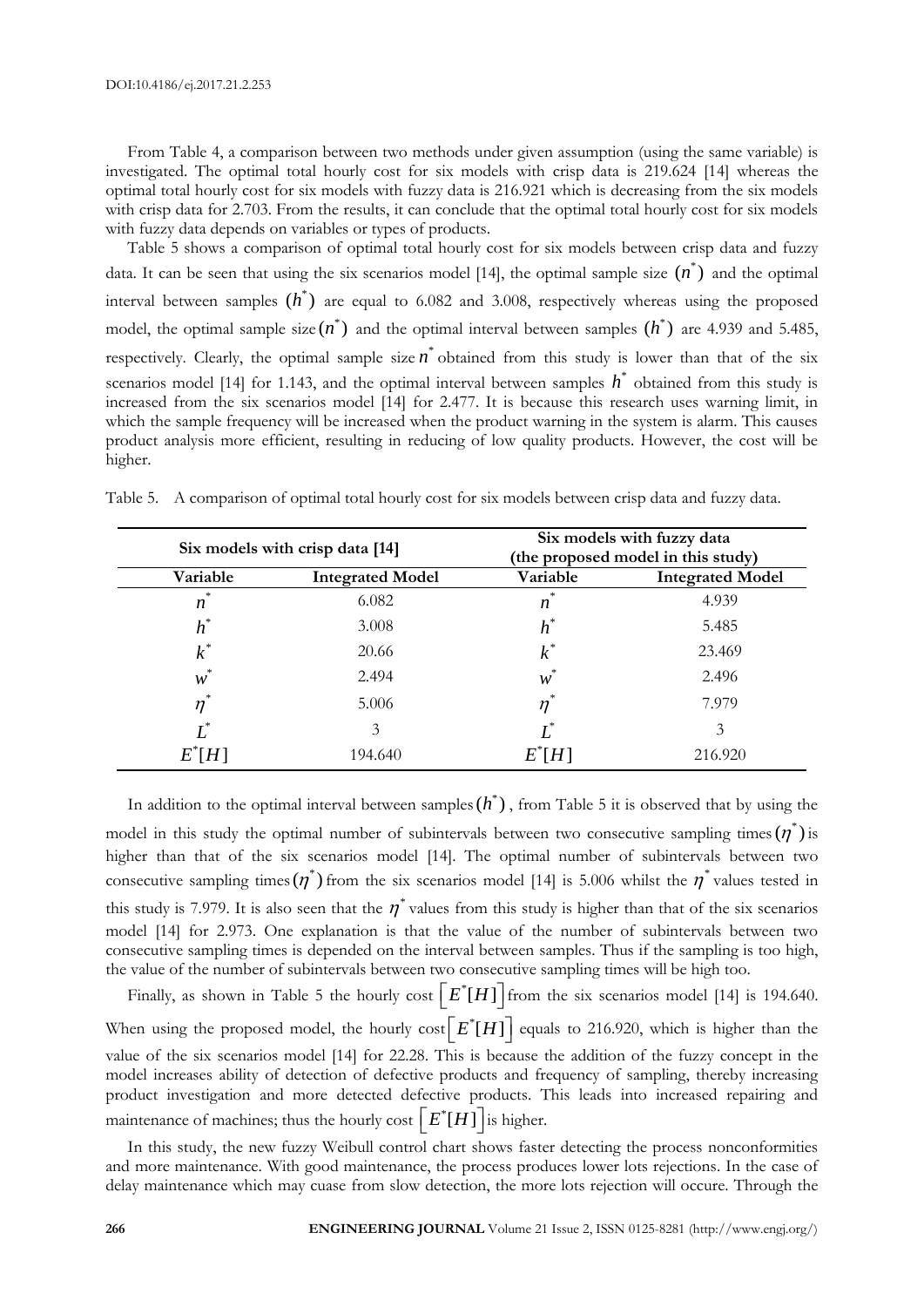use of the new fuzzy Weibull control, the more expenses in maintenance, but the lower lots rejection and perhaps lower in consumers' risk. The last one is better.

#### **Acknowledgments**

This work is supported by the Centre of Excellence in Mathematics (CEM) and the Faculty of Science, KMUTT.

### **References**

- [1] M. A. Girshick and H. Rubin, "A Bayes approach to a quality control model," *Ann. Math. Statist*, vol. 23, pp. 114–125, 1952.
- [2] A. J. Duncan, "The economic design of X chart used to maintain current control of a process," *Journal of the American Statistical Association*, vol. 51, 1956.
- [3] T. C. Lorenzen and L. C.Vance, "The economic design of control charts: A unified approach," *Technometrics*, vol. 28, pp. 3–10, 1986.
- [4] S. M. Alexander, J. S. Dillman, M. A. Usher, and B. Damodaran, "Economic design of control charts using the Taguchi loss function," *Computers and Industrial Engineering*, vol. 28, pp. 671–679, 1995.
- [5] M. A. Rahim and P. K. Banerjee, "A generalized model for the economic design of control chart for production systems with increasing failure rate and early replacement," *Navel Research Logistics*, vol. 40, pp. 787–809, 1993.
- [6] C. R. Cassady, R. O. Bowden, and E. A. Pohl, "Combining preventive maintenance and statistical process control: A preliminary investigation," *IIE Transactions*, vol. 32, pp. 471–478, 2000.
- [7] T. G. Yeung, C. R. Cassady, and K. Schneider, "Simultaneous optimization of control charts and agebased preventive maintenance policies under an economic objective," *IIE Transactions*, vol. 40, pp. 147-159, 2008.
- [8] M. Ben-Daya and M. A. Rahim, "Effects of maintenance on economic design of an control chart," *European Journal of Operation Research*, vol. 120, pp. 131–143, 2000.
- [9] S. Panagiotidou and G. Nenes, "An economically designed, integrated quality and maintenance model using an adaptive Shewhart chart," *Reliability Engineering and System Safety*, vol. 94, pp.732–741, 2009.
- [10] J. Wu and V. Makis, "Economic and economic-statistical design of a chi-square chart for CBM," *European Journal of Operational Research*, vol. 188, pp. 516–529, 2008.
- [11] D. A. Serel and H. Moskowitz, "Joint economic design of EWMA control charts for mean and variance," *European Journal of Operational Research*, vol. 184, pp. 157–168, 2008.
- [12] K. Linderman, K. E. McKone-Sweet, and J. C. Anderson, "An integrated systems approach to process control and maintenance," *European Journal of Operational Research*, vol. 164, pp. 324–340, 2005.
- [13] W.-H. Zhou and G.-L. Zhu, "Economic design of integrated model of control chart and maintenance," *Mathematical and Computer Modeling*, vol. 47, pp. 1389–1395, 2010.
- [14] P. Charongrattanasakul and A. Pongpullponsak, "Minimizing the cost of integrated systems approach to process control and maintenance model by EWMA control chart using genetic algorithm," *Expert Systems with Applications*, vol. 38, pp. 5178–5186, 2011.
- [15] S. O. Caballero Morales, "Economic statistical design of integrated X-bar-s control chart with preventive maintenance and general failure distribution," *PLoS ONE*, vol. 8, pp. e59039, 2013.
- [16] H. Yin, G. Zhang, H. Zhu, Y. Deng, and F. He, "Integrated model of statistical process control and maintenance based on the delayed monitoring," *Reliability Engineering and System Safety*, vol. 133, pp. 323–333, 2015.
- [17] B. Russell, "Vagueness," *Australasian J Psychol Philos*, vol. 1, pp. 84–92, 1923.
- [18] L. A. Zadeh, "Outline of a new approach to the analysis of complex systems and decision processes," *IEEE Transactions on Systems, Man, Cybernet*, vol. 3, pp. 28–44, 1973.
- [19] W. A. Lodwick and K. D. Jamison, "Interval-valued probability in the analysis of problems containing a mixture of possibilistic, probabilistic and interval uncertainty," *Fuzzy Set Systems*, vol. 159, pp. 2845– 2858, 2008.
- [20] L. A. Zadeh, "From imprecise to granular probabilities," *Fuzzy Set Systems*, vol. 154, pp. 370–374, 2005.
- [21] K. S. Park, "Fuzzy set theoretic interpretation of economic order quantity," *IEEE Transactions on Systems, Man, Cybernetics, SMC*, vol. 17, pp. 1082-1084, 1987.